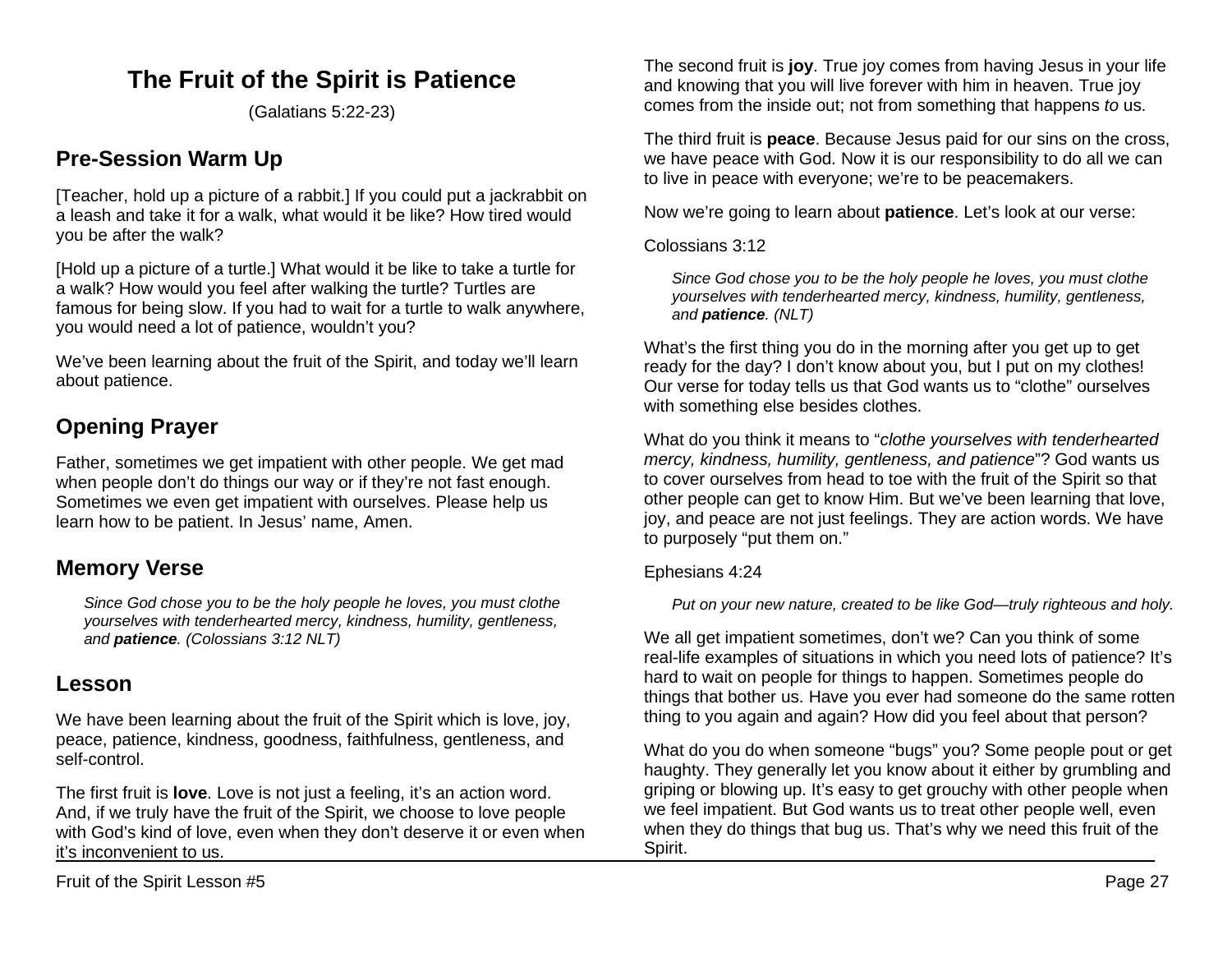### *Going Bananas*

(Activity to demonstrate need for patience.)

[Divide the children into two teams, boys against girls. Have each team stand in a row and pass a banana up and down the line without using their hands.] Let's see how fast we can pass a banana up and back down the line using only your chin to hold the banana. If someone drops the banana, you must start over.

[Allow children to express frustration, but redirect unkind words. If children have an especially difficult time, modify the rules so kids can restart the game with the same partner who dropped the banana. When kids have finished, gather them around you in a circle and discuss the activity.]

Was this game easy or difficult for you? How did you feel when someone dropped the banana? If you dropped the banana, how did you feel when you heard the group's reaction?

It's easy to feel impatient when things don't go your way. Sometimes people do things that make it hard for you to get what you want. When we get impatient, we're tempted to say things that aren't nice. We can make others feel bad. But the Bible tells us that God wants us to be patient with everyone. (1 Thessalonians 5:14)

Let's read God's description of what true love is:

### 1 Corinthians 13:4-7

*Love is patient and kind. Love is not jealous or boastful or proud (5) or rude. It does not demand its own way. It is not irritable, and it keeps no record of being wronged. (6) It does not rejoice about injustice but rejoices whenever the truth wins out. (7) Love never gives up, never loses faith, is always hopeful, and endures through every circumstance.*

Notice that the very first way God describes true love is that it is patient!

Turn with me in your Bibles to Matthew 18. We're going to learn that it's important for us to be patient with others in the same way God is patient with us.

Many times Jesus told parables to teach lessons to His disciples. A parable is a life-like story, using examples from every day experiences. This one is the *Parable of the Unforgiving Debtor*. A debtor is someone that owes money.

It all started when Peter asked Jesus how many times he needed to show patience and forgiveness to someone who kept sinning against him. Let's read the passage all the way through, then I'll explain it.

Read Matthew 18:21-35.

Jesus was using this story to teach His disciples a lesson. The story goes like this:

One day the king was looking at his money books. He realized that one of his servants had borrowed millions of dollars from him and had never paid it back. [Teacher, show the kids \$2 worth of pennies.] Let's pretend that each of these pennies is worth \$10,000. These pennies represent two million dollars. If you had borrowed millions of dollars from someone, how long do you think you would have to work to earn that much money to pay the person back? It probably couldn't happen in your life time!

So, since the servant couldn't pay his debt to the king, he ordered that the servant and his whole family be sold into slavery to pay off the debt. The king also ordered that everything the servant owned be sold.

How do you think the servant felt? What would you do if you were the servant?

The servant begged the king to have mercy on him.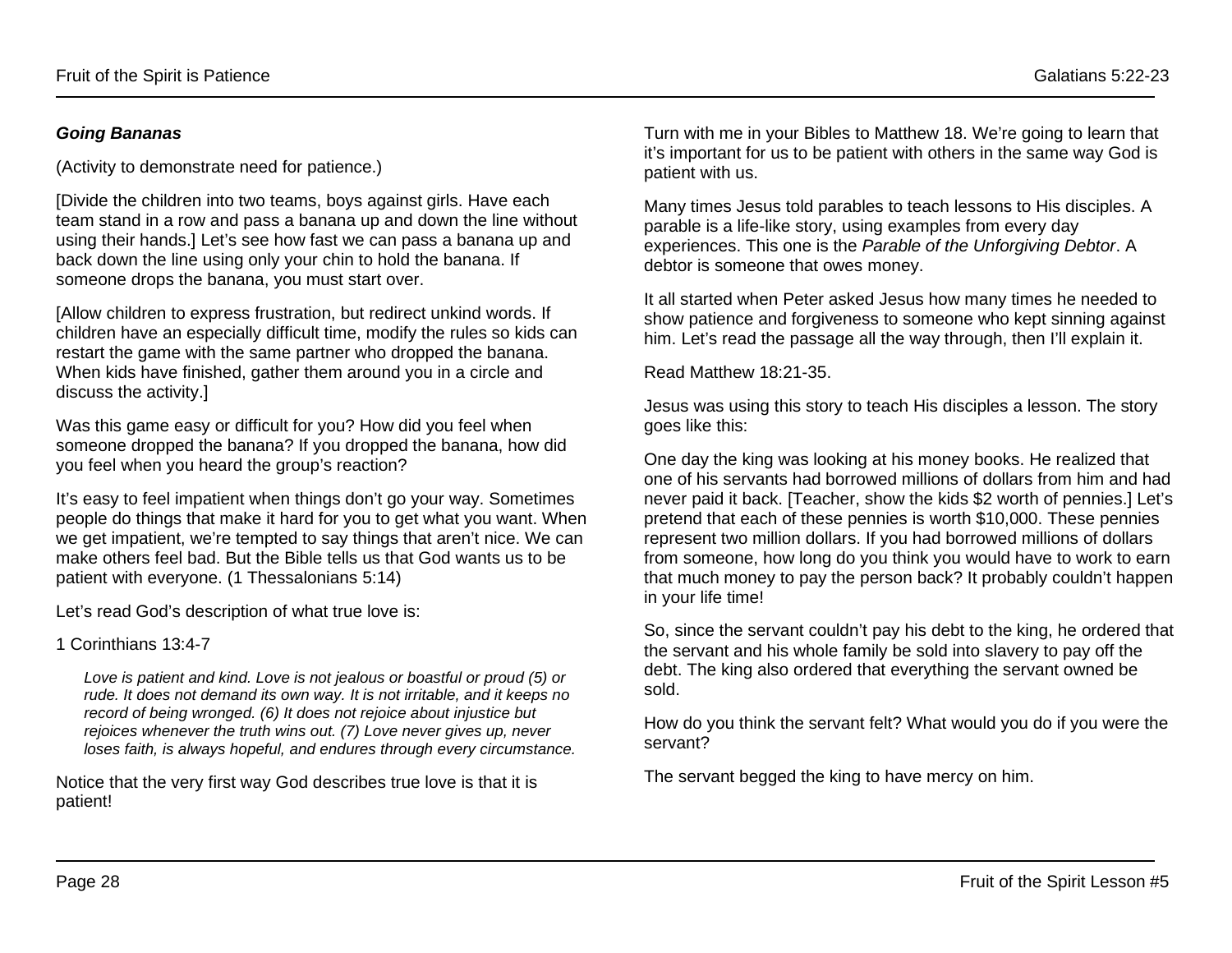#### Matthew 18:26

*But the man fell down before his master and begged him, 'Please, be patient with me, and I will pay it all.'"* 

Then, it says in the next verse, the king was filled with pity for him, had mercy on him and forgave his debt. He was freed!

How do you think the servant felt to be forgiven? What would you have done if you had been forgiven such a lot of debt?

But, what did this servant do? It says, he went out and found someone that owed *him* some money—only a few thousand dollars. [Teacher, pick up one penny.] If one penny is worth \$10,000 then this man owed him less than ½ of cent. Now remember, he had just been forgiven for a debt that he could have never been able to repay in his whole lifetime. What did he say to the guy that owed him this relatively small amount of money?

#### Matthew 18:28

*But when the man left the king, he went to a fellow servant who owed him a few thousand dollars. He grabbed him by the throat and demanded instant payment."*

The second servant begged the first servant to be patient with him and to just give him a little more time. This was a debt the second servant should have been able to repay if he just had a few months to work. But the first servant refused to have patience. He grabbed the servant and threw him in jail.

What is surprising about the way the first servant treated the second servant?

Then what did the king do when he found out about this?

Matthew 18:32-33

*Then the king called in the man he had forgiven and said, 'You evil servant!' I forgave you that tremendous debt because you pleaded with* 

*me. (33) Shouldn't you have mercy on your fellow servant, just as I had mercy on you?'"*

Then what did the king do?

Matthew 18:34

*Then the angry king sent the man to prison to be tortured until he had paid his entire debt.*

Do you think that the king's reaction was fair? How is the king like God? How is the king different from God?

Matthew 18:35

*"That's what my heavenly Father will do to you if you refuse to forgive your brothers and sisters from your heart."*

Why do you think that Jesus added verse 35 to this story? This Bible story is teaching us that when we do something wrong to someone, it's like owing that person money. If someone is mean to you, he at least owes you an apology, right? Who do we owe more to than anyone else? (God!)

Do you think God has to be patient with you? He is patient with us when we sin. He is patient with us when we are slow to do the things we know would make Him happy. All of these things add up every day, making us like that first servant. We owe God more that we could ever repay.

Why do you think the Lord is patient with us?

2 Peter 3:15a

*The Lord's patience gives people time to be saved.*

The Lord is patient with us because He wants us to patient with others.

If God struck out at people every time they did something wrong, just as we are so prone to do, no one would be alive today.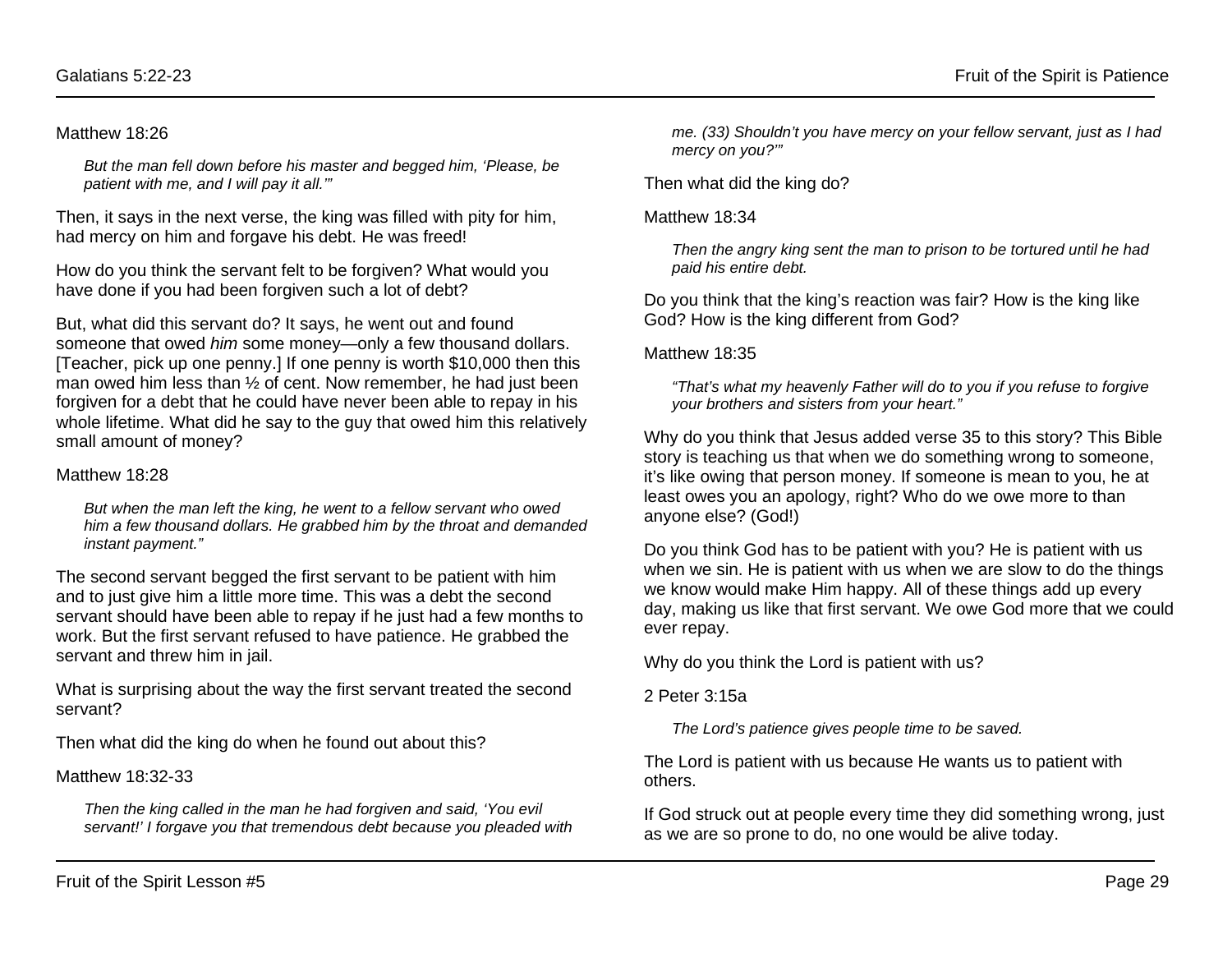God expects us to imitate His patience by forgiving others when they bug us, or sin against us, or make us wait. We should be patient with others in the same way God is patient with us.

Sometimes it's easy to be patient. But, if someone is mean to us, it's hard to be forgiving, isn't it?

If you're in a hurry to get somewhere and someone is slowing you down, it's hard to be understanding.

Why is it so hard to be patient? Sometimes we forget how much God has forgiven us. Then we're like the Unforgiving Debtor in Jesus' story and we stop being patient with others.

How can we remind ourselves to be patient when we don't feel like it? Stop, calm down, and remember that to pay the penalty for our sins, it cost Jesus His life. The least we can do is be patient with others. We need to be quick to be understanding and forgiving of others, just as God is with us.

## **Closing Prayer**

Father, thank You for being so patient with us. We owe you more than we could ever repay. Help us to remember how much it cost you to save us from our sins so that we remain patient with others. In Jesus' name, Amen.

## **Learning Activities**

**Craft Corner** 

**Snack**

### **Bananas**

Let the children create their own snack mix from these ingredients:

- Peanuts Cashews
- Banana chips Raisins
- $M \& M's$  Almonds

Give each child something to add to the bowl. Then mix it up. Give each child a zip lock bag. Then let each child put a scoopful in to each of the other kid's bags as well as his own until it is all dished out. They have to have patience while the process takes place.

### **Game Center**

### *Patience Pantomimes*

[Teacher, have children form pairs or small groups to perform the following scenes. Allow kids time to plan how they will perform and then to practice.]

We need patience so many times every day! We're going to act out how to be patient with others in the same way God is patient with us.

Pick a "Patience Pantomime" card, and first act out how you would react in this situation if you did not have the fruit of the Spirit. Then show us how you would react if you were "clothed" in patience.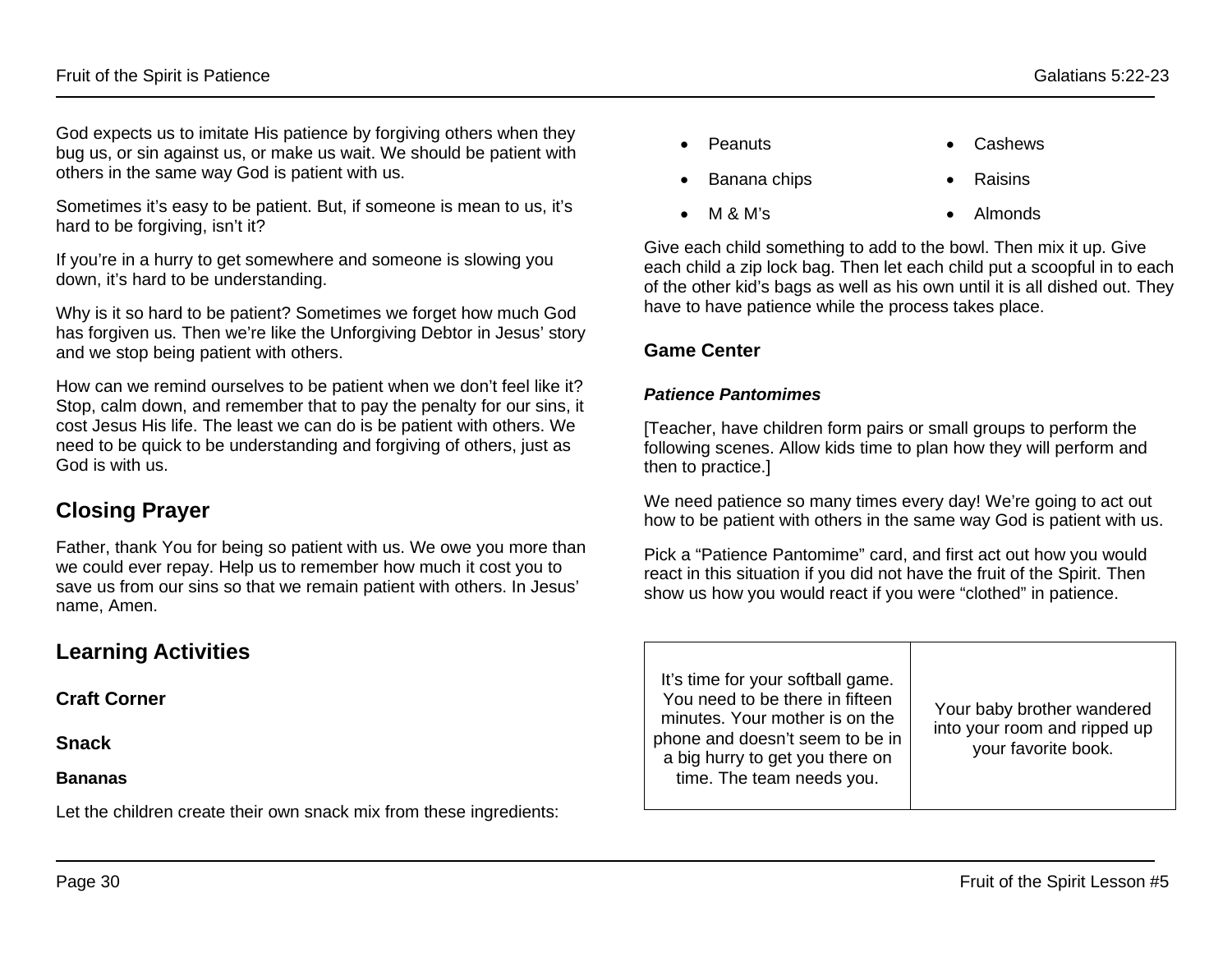| Your best friend told an<br>embarrassing story about you<br>again. She had promised she<br>would never do it again. Now<br>she says she's really sorry and<br>will never do it again.                                           | Bobby is on your soccer team.<br>He isn't very good. He keeps<br>messing up. You keep losing<br>games because of him. You<br>hate losing.                                                                |
|---------------------------------------------------------------------------------------------------------------------------------------------------------------------------------------------------------------------------------|----------------------------------------------------------------------------------------------------------------------------------------------------------------------------------------------------------|
| You have to walk your little sister<br>to school. She is such a<br>slowpoke. You want to get to<br>school early so you have time to<br>talk to your friends.                                                                    | Your dad promised he would<br>take you fishing after he fixed<br>the car. That was hours ago.<br>Dad is still in the garage, and if<br>you wait too much longer, the<br>fish will not be biting anymore. |
| You agreed to tutor a younger<br>child at school. You're trying to<br>explain to Bobby how to do a<br>simple math problem. But Bobby<br>doesn't get it. It doesn't seem<br>like he's even trying. You're<br>getting frustrated. | You're trying to learn a difficult<br>song on the piano. You keep<br>messing up. You've been<br>practicing and practicing. You<br>just can't seem to get it.                                             |

Or, discuss the following questions:

- 1. Why do you think patience is so important?
- 2. Why is it sometimes hard to have patience?
- 3. Why is it important to be patient?
- 4. Have you ever had someone do the same rotten thing to you again and again? How did you feel about that person? Is it easy or hard